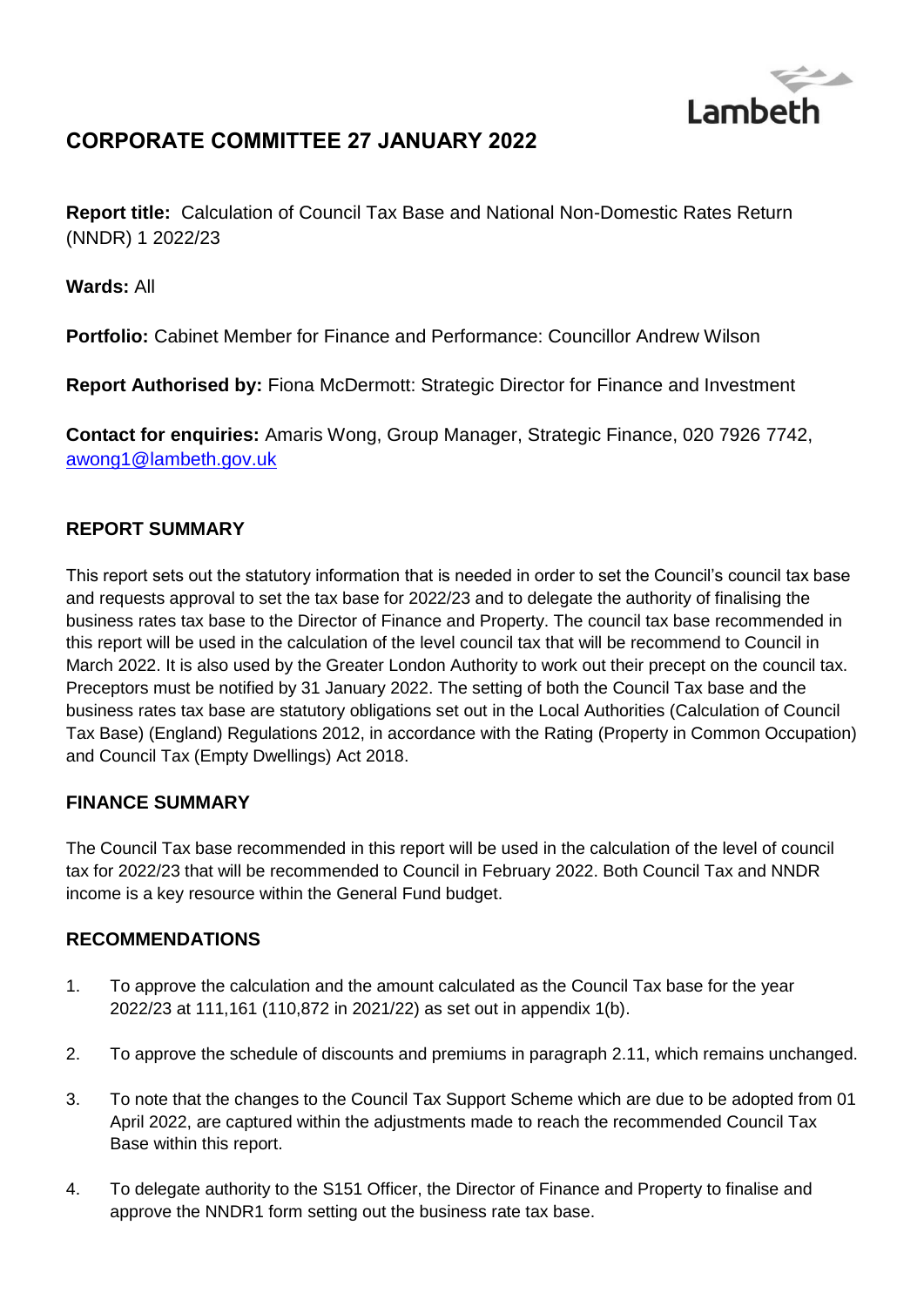# **1. CONTEXT**

- 1.1 The tax base represents the total taxable value of every residential property in Lambeth. Each year Lambeth has to work out how much the product of next year's band D council tax will be in order to inform the budget required to fund its services. The band D tax is calculated by dividing the budget requirement by the council tax base. The Greater London Authority also needs the tax base figure to work out how much they need to precept to pay for their services. The Council is required to inform its preceptors of the Council Tax base by 31 January 2022.
- 1.2 The business rates tax base is calculated using the NNDR1 form set by the Department for Levelling Up, Housing and Communities (DLUHC). The report recommends that the authority to finalise Lambeth's submission be delegated to the Director of Finance and Property.
- 1.3 Following the national policy changes that came into effect on 1 April 2013 which introduced the council tax reduction scheme there have been no subsequent policy changes to that position that would impact on 2022/23.

# **2. PROPOSAL AND REASONS**

- 2.1 The calculation required to set the council tax base for 2022/23 is in accordance with the Local Authorities (Calculation of Council Tax Base) (England) Regulations 2012 and Article 3 of the Localism Act 2011 (Commencement No 1 and Transitional Provisions) Order 2011. This is set out in appendix 1(a).
- 2.2 There are a number of factors that impact the council tax base calculation, and these are set out in the sections below:
	- a. Council tax support scheme
	- b. Council tax collection rate
	- c. Council tax discounts, exemptions, and premiums
	- d. Calculation of the council tax base

### **Council tax support scheme**

- 2.3 The Council Tax base must be adjusted to include the impact of the local Council Tax Support Scheme that has been adopted by the local authority. To meet this requirement an adjustment must be applied to each property band that accounts for the impact that the adopted scheme will have before the property band is converted into its number of band D equivalent properties.
- 2.4 The current Lambeth scheme protects and supports around 24,000 households each year. However, the Council recognises the financial challenges faced by Lambeth residents due to Covid-19 and the rises in Council Tax costs and wishes to offer a more generous Council Tax Support scheme for 2022-23 to support residents financially.
- 2.5 The council is legally required to consult prior to any changes to CTS. Consultation ran from 30 June 2021 until 30 September 2021. Five potential options were consulted upon:
	- Removing the 20% liability reduction
	- Removing the £5 minimum weekly payment
	- Removing mandatory minimum non-dependant deductions based on the circumstances of the householder
	- Removing mandatory minimum non-dependant deductions based on the circumstances of the non-dependant
	- Reducing the excess income taper to 20% from 25%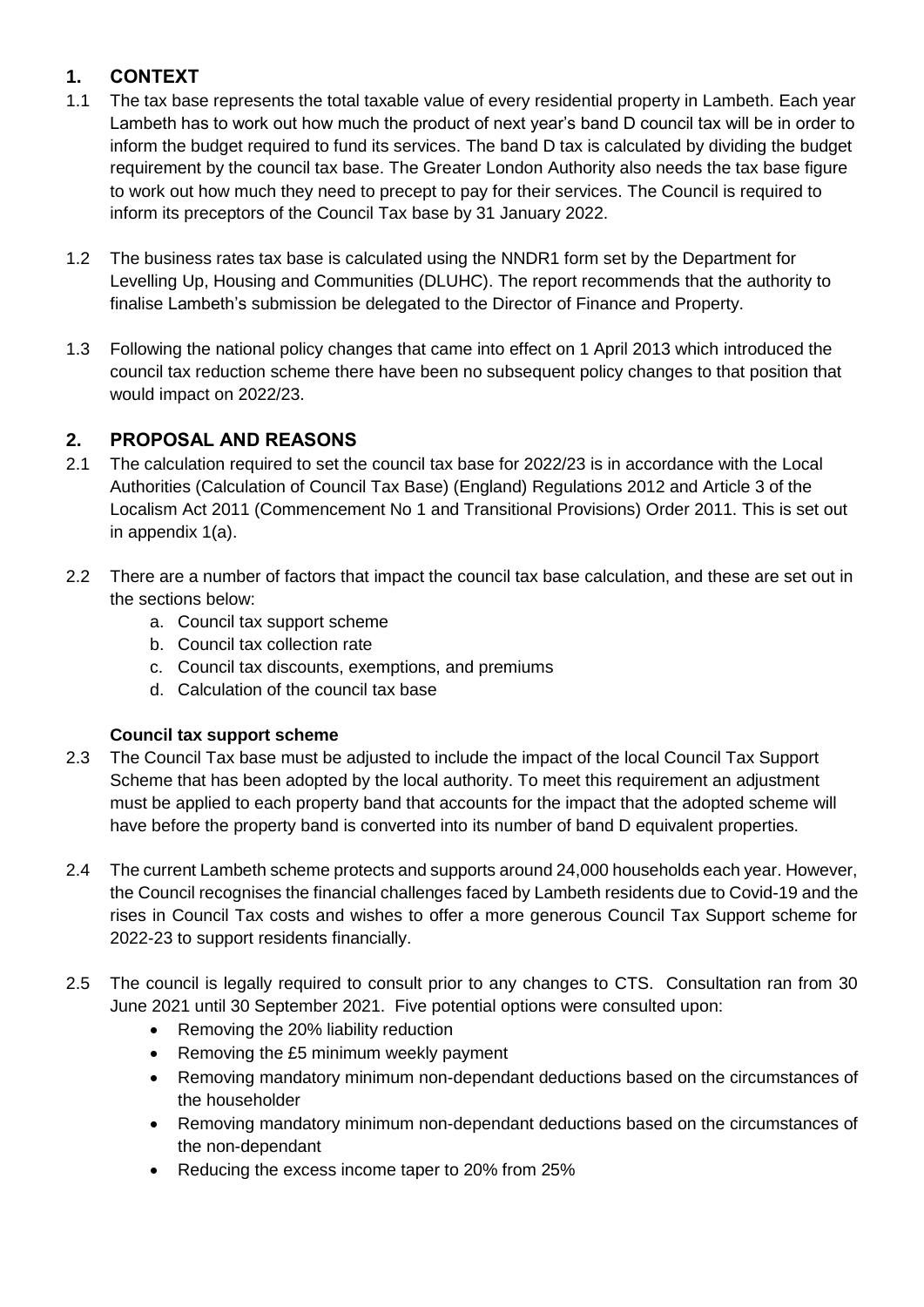- 2.6 The consultation received 280 responses. Although not high, this is comparable to previous CTS consultations and consultations in general. There was firm support from respondents for all options.
- 2.7 The regulations do not provide an underlying calculation that must be used in calculating this (Item Z); rather, an authority must make its own assessment of the impact and include it in its Council Tax base using an appropriate method.
- 2.8 Current estimates show that for 2022/23 the scheme will reduce the overall council tax base by 19,317 properties before adjustment for the collection rate.

### **The Collection Rate**

- 2.9 In calculating the tax base it is necessary to apply an estimated collection rate to the total number of band D equivalent properties.
- 2.10 For 2021/22, the estimated collection rate was set at 96.5% and will continue to use this rate for 2022/23. The collection rate to end of December 2021 is 79.9% which is a small increase when compared to the same period in 2020/21 (78.9%). While both are still below levels achieved prior to the pandemic, we expect to see this recovery to historic levels over the longer term.

### **Council tax discounts, exemptions, and premiums**

2.11 All council tax discounts, exemptions, and premiums from 2021/22 remain unchanged for 2022/23. The overall position effective from 1 April 2022 is below:

| <b>Discount / Premium Type</b>                        | <b>Recommended</b><br>Discount /<br><b>Premium to be</b><br><b>Applied by</b><br>Lambeth | <b>Range of Discount</b><br>/ Premium<br><b>Permissible</b> | <b>Discretionary</b><br>/ Statutory |
|-------------------------------------------------------|------------------------------------------------------------------------------------------|-------------------------------------------------------------|-------------------------------------|
| <b>Discounts</b>                                      |                                                                                          |                                                             |                                     |
| Single Person                                         | 25%                                                                                      | 25%                                                         | Statutory                           |
| All except one person in household<br>disregarded     | 25%                                                                                      | 25%                                                         | <b>Statutory</b>                    |
| All persons in household disregarded                  | 50%                                                                                      | 50%                                                         | Statutory                           |
| Second home                                           | 0%                                                                                       | $0 - 100%$                                                  | Discretionary                       |
| Class A (empty dwellings undergoing<br>major repairs) | 0%                                                                                       | 0-100% (for 1yr)<br>0-50% (after 1yr)                       | Discretionary                       |
| Class C (vacant, unfurnished<br>dwellings)            | 0%                                                                                       | 0-100% (for 6mths)<br>0-50% (after 6mths)                   | Discretionary                       |
| <b>Premiums</b>                                       |                                                                                          |                                                             |                                     |
| Empty Homes Premium (2-5 years)                       | 100%                                                                                     | 0-100%                                                      | Discretionary                       |
| Empty Homes Premium (5-10 years)                      | 200%                                                                                     | $0 - 200%$                                                  | Discretionary                       |
| Empty Homes Premium (10+ years)                       | 300%                                                                                     | 0-300%                                                      | Discretionary                       |

2.12 Some discounts or premiums that are applied to council tax bills are statutorily required whereas for others the billing authority has discretion over the level of discount or premium, if any, is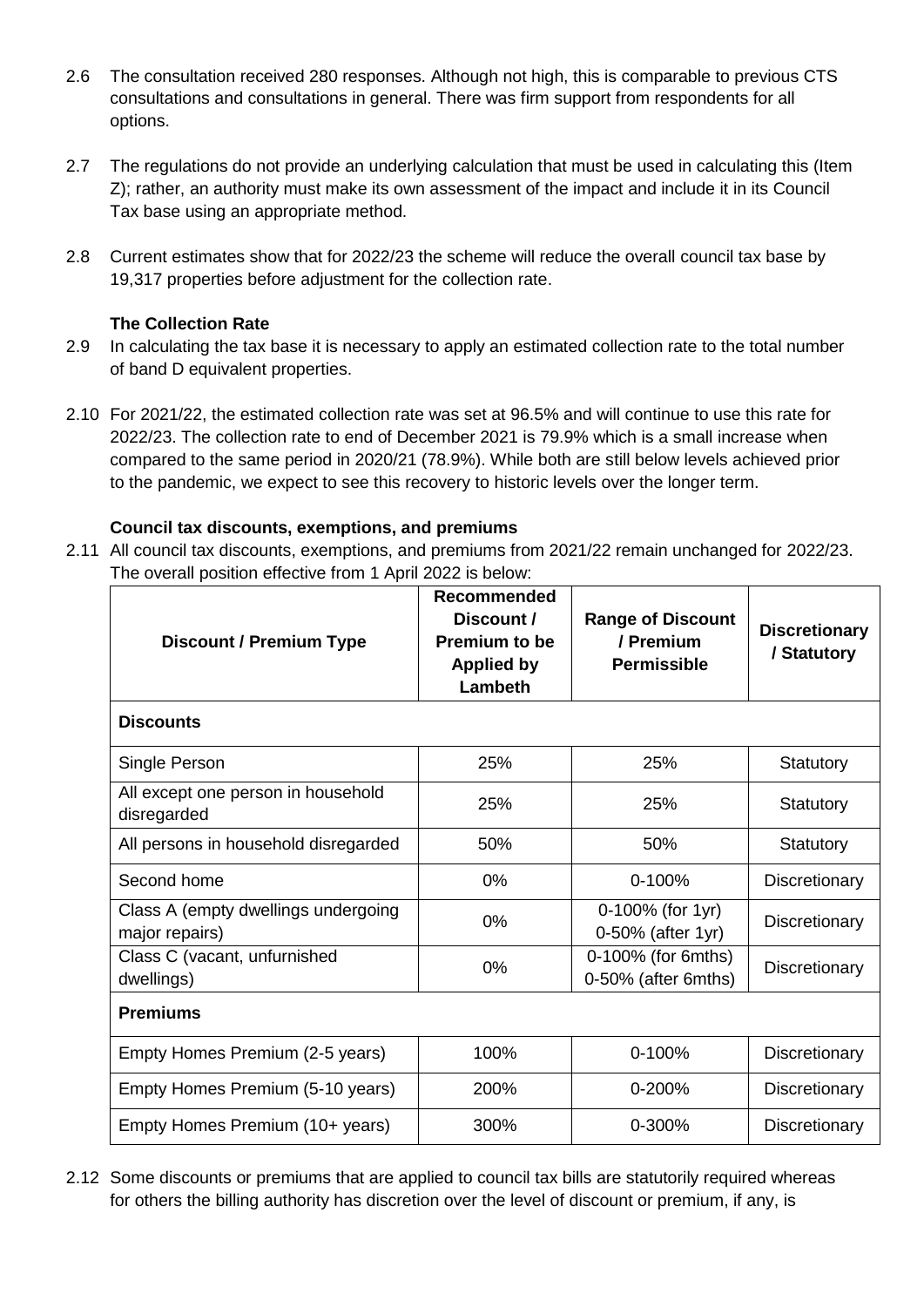applied. The level of discounts or premiums that are adopted directly impacts the Council Tax base figure.

- 2.13 The Local Government Finance Act 2012 grants local authorities further discretion on the level of exemptions and discounts that can be applied, and also introduced a premium that can be applied to certain property types. These discounts and premiums are separate from the discounts adopted in the localised Council Tax Support Scheme. A summary can be found below of these discretionary powers and the recommended level of premium or discount to be adopted.
- 2.14 The recommended levels of the premiums and discounts outlined have been set after referring to the Council's Income and Debt Policy which has the strategic aim to maximise income collection and minimise levels of debt by the most fair, efficient, and cost-effective means whilst identifying and providing support for our most vulnerable debtors.
- 2.15 It is also considered that these premiums and discounts will incentivise the supply of housing to the borough as well as encouraging all landlords to re-let any empty properties as soon as possible.

### **Empty Homes Premium**

- 2.16 The Local Government Finance Act 2012 introduced the power for local authorities to charge an empty homes premium of up to 100% for properties empty for two years or more. Applying the full 100% premium would mean that for a property meeting the criteria the council tax liable would be 200% of the council tax bill for a non-empty property of the same band. Details of conditions that must be met for a property to be classed as empty can be found in section 12 of the Local Government Finance Act 2012.
- 2.17 The Rating (Property in Common Occupation) and Council Tax (Empty Dwellings) Act 2018 allowed councils to charge a 100% premium on empty properties from 01 April 2019, a 200% premium on properties empty for at least 5 years and, from 01 April 2021 a 300% premium on properties empty for at least 10 years.

#### **Second Homes**

2.18 From April 2013/14 billing authorities have had the power to set discounts of 0% – 100% of the full rate of council tax on second homes. Previously bill payers were entitled to a discount of 10% - 50%.

### **Empty Dwellings Undergoing Major Repairs (Class A)**

2.19 From April 2013/14 billing authorities have had the discretion to apply a discount of 0% – 100% for the first year that a property falls under this class. After 1 year a discount of 0% – 50% can be applied indefinitely. Previously bill payers would have received a 100% exemption for the first year.

### **Vacant, Unfurnished Dwellings (Class C)**

2.20 From April 2013/14 billing authorities have been able to apply a discount of 0% – 100% for up to the first 6 months that a property falls under this class. The authority also has the power to vary the level of discount applied to different months within the first 6 months. After this the authority can set a discount of 0% – 50% indefinitely.

#### **Other Discretionary Discounts**

2.21 The Council has the power under the Local Government Act 2003 to implement other local discounts. Discounts would be granted either to individuals or to classes of individuals. There are financial implications to granting any discounts in addition to those set out above: not only would there be an increase in the general level of Council Tax for other payers, but the complication and cost of administering council tax would increase.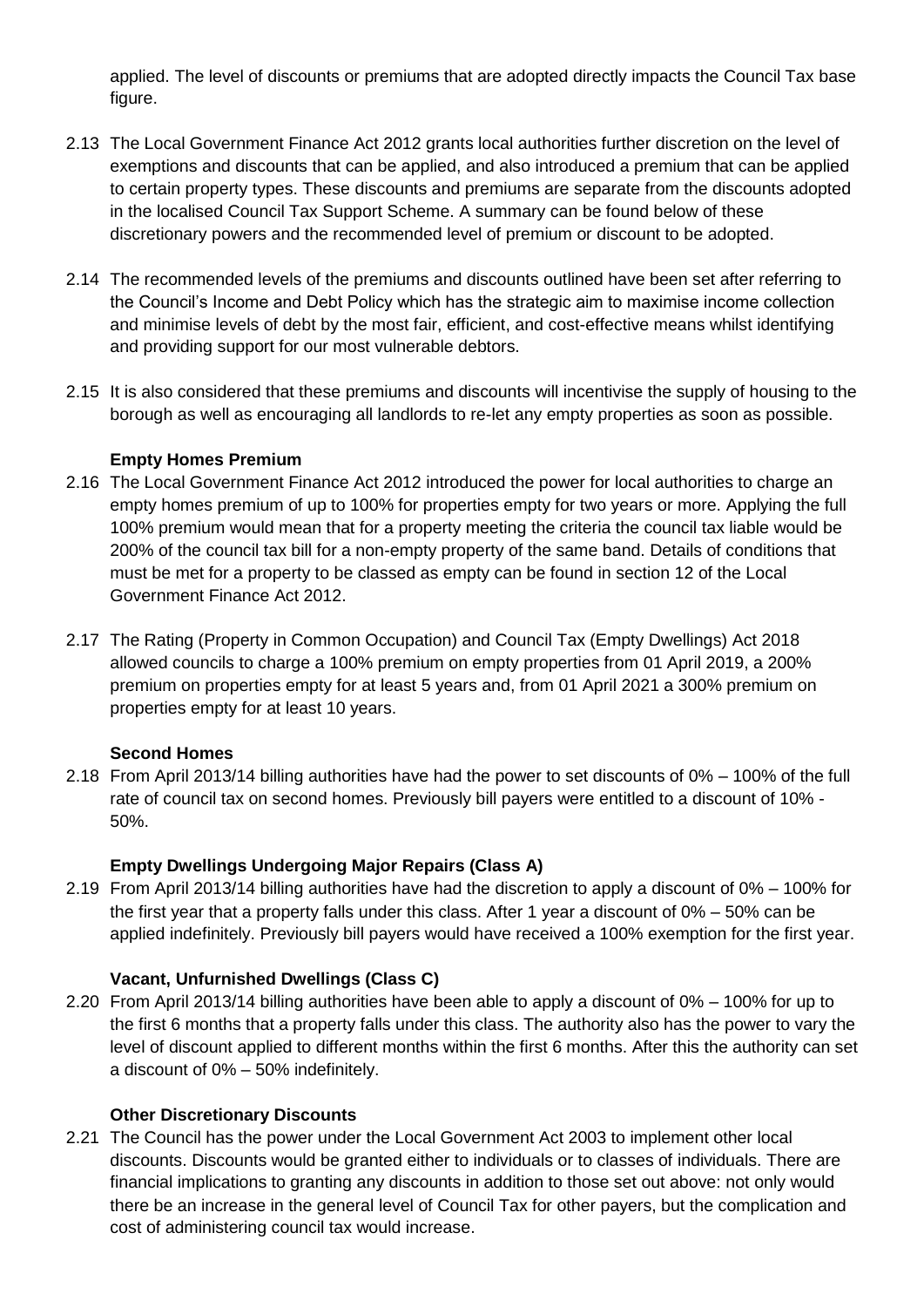### **Calculation of the Council Tax Base**

- 2.22 Calculation of the Council Tax is governed by the Local Government Finance Act 1992 and various regulations thereunder. In particular, Section 31B(1) of the Act (as amended) requires the basic (Band D) tax to be calculated by applying the formula: The Council's "council tax requirement" **divided by** The Council's "Council Tax Base"
- 2.23 For council tax purposes properties are placed in different property 'bands' depending on the value of the property. The banding is determined by the Valuation Office Agency although it is subject to valuation appeals. The band that a property is in is used to determine the council tax liability for that property.
- 2.24 The proportions applicable to the various Council Tax bands (the "basic" band being D) are as follows:

| <b>Band</b> | гJ.                                  | D | u |   |   |                               |    |
|-------------|--------------------------------------|---|---|---|---|-------------------------------|----|
| Proportion  | $\overline{\sigma}$<br>$\Omega$<br>ີ |   |   | ັ | ◡ | $4^\circ$<br>יי<br>$\sqrt{2}$ | 1۶ |

- 2.25 The Council's basic tax figure is calculated in respect of Band D. Band A properties therefore pay 6/9 of the basic tax, Band B 7/9 of the basic tax and so on up to Band H where the tax is 18/9 of or twice the tax at Band D.
- 2.26 A calculation of the total number of dwellings net of discounts needs to be made for each of the above bands. This takes into account the number of dwellings on the valuation list as at 30 November 2021, the estimated number of dwellings that are exempt, attract disabled relief or attract discounts and estimated changes in the status of the dwellings during 2022/23.
- 2.27 Appendix 1(a) sets out the formula that must be used to calculate the Council Tax base for each band as required in the Local Authorities (Calculation of Council Tax Base) (England) Regulations 2012. The formula includes adjustments to take into account an assessment of the likely changes in the number of band D equivalent chargeable dwellings during the year along with an adjustment for the number of dwellings expected to be re-banded following appeals against valuation.
- 2.28 The calculation of the tax base is summarised below and detailed in appendix 1(b):

| Total of the relevant amounts (Appendix 1(b) line 8) | 115,192 |
|------------------------------------------------------|---------|
| Estimated collection rate                            | 96.50%  |
| 2022/23 Council Tax Base                             | 111.161 |

### **National Non-Domestic Rates Tax Base**

2.29 From 2013/14 the Council retained a 30% share of the business rates collected locally with 50% being paid to central government, and 20% was paid to the Council's preceptor, the Greater London Authority (GLA). Since that time there have been various changes in distributions, including increasing GLA share to 37% in 2017/18 with corresponding reduction in the central share to 33%. From 2018/19 to 2020/21 Lambeth has been part of the London Business Rates Pool arrangements in preparation for changes to the business rates retention system. For 2022/23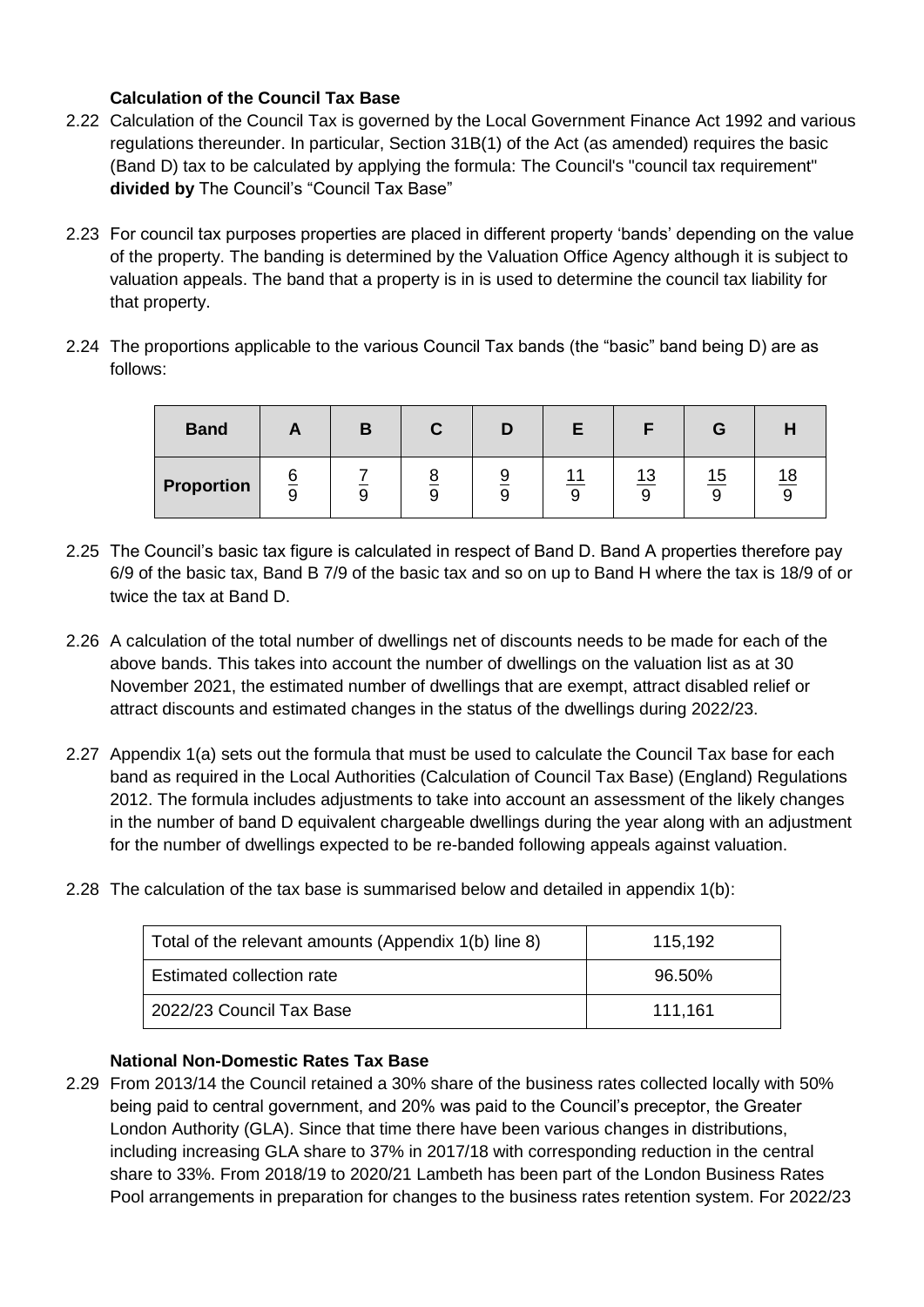Lambeth's share will be 30%, GLA retaining 37% and Central Government retaining 33%, the same as for 2021/22.

- 2.30 The NNDR1 statistical return issued by DLUHC is used to report the estimate of the business rate base to the government. NNDR1 will set the estimated business rate base for the following year with any variation between estimate and actual being dealt with through the surplus or deficit on the Collection Fund.
- 2.31 The NNDR1 return will be authorised by the S151 Officer and inform the Council's preceptors of the Business Rates tax base by 31 January 2022 as required by statute.

### **3. FINANCE**

3.1 The Council Tax base recommended, if approved, will be used in the calculation of the level of Council Tax that will be recommended to Council on 02 March 2022.

### **4. LEGAL AND DEMOCRACY**

- 4.1 The body of the report contains details of the legislative basis for the calculation of the Council Tax base.
- 4.2 By virtue of Part IV D (c) of the Council's Constitution Corporate Committee can approve the Council Tax base, and the Business Rates Tax Base on behalf of the Council.
- 4.3 The council is required to calculate the amount which will be its council tax base for the next financial year by 31 January of the preceding financial year (Section 31B of the Local Government Finance 1992 Act (as amended) and the Local Authorities (Calculation of council tax Base) Regulations 2012). The Localism Act 2011 has made amendments to the 1992 Act.
- 4.4 The calculation of the council tax base may, but no longer has to, be approved by full council. It may be approved by a council committee or sub-committee, in this case Corporate Committee as set out above by the Executive (Section 84 of the Local Government Act 2003 and Regulation 4(9) to (11) of the Local Authorities (Functions and Responsibilities) (England) Regulations 2000 (as amended))
- 4.5 There were no further comments from Democratic Services.

# **5. CONSULTATION AND CO-PRODUCTION**

5.1 This report contains technical calculations for the council's tax base for 2022/23 as prescribed by legislation.

### **6. RISK MANAGEMENT**

6.1 The Council Tax base is set using a formula set down in legislation, which is then used to inform financial planning and the budget setting process. No risks specifically arising from this decision have been identified.

# **7. EQUALITIES IMPACT ASSESSMENT**

7.1 The report contains the calculation of the Council Tax base for 2022/23 as prescribed by legislation.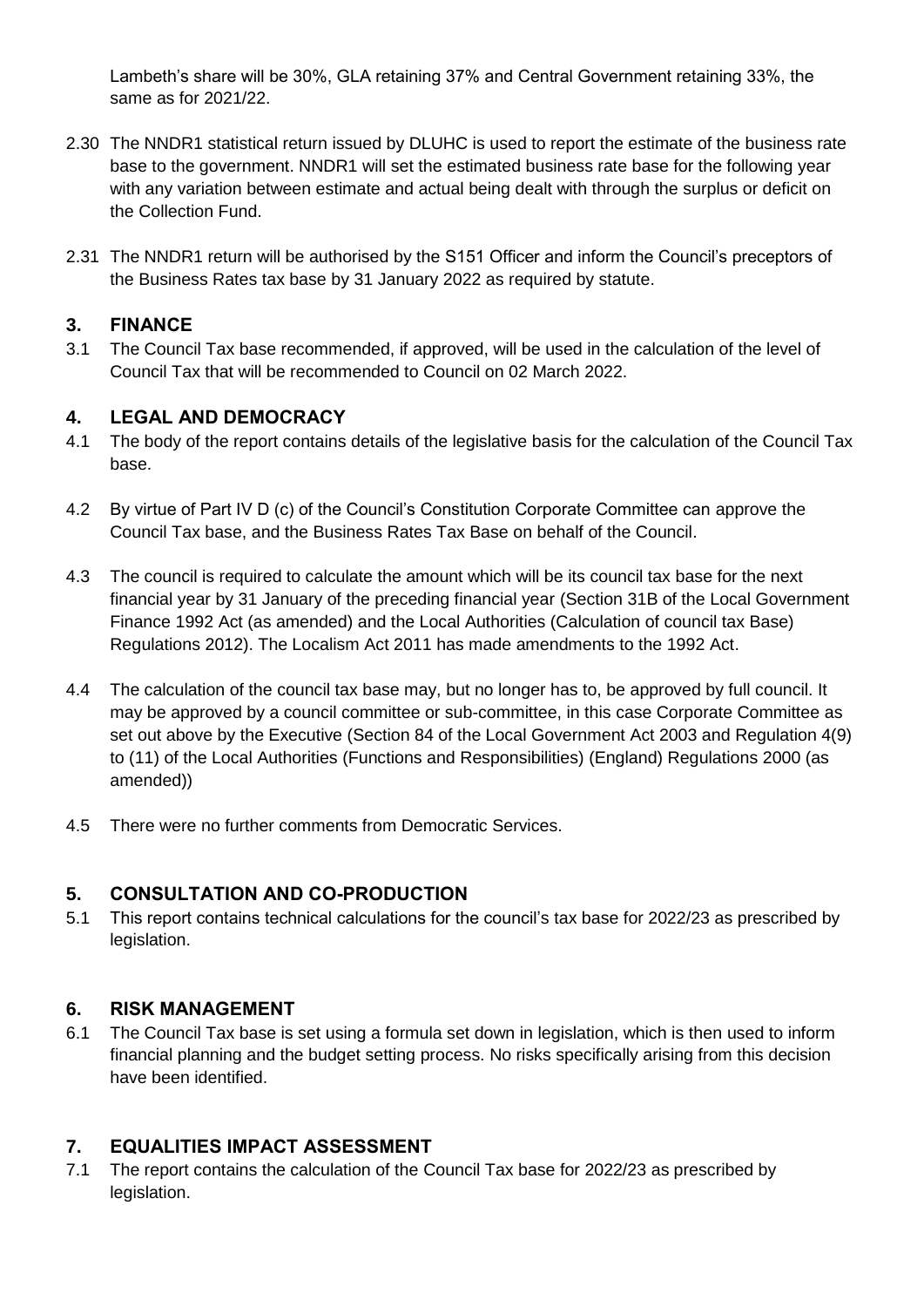7.2 There is no direct impact on the community as a result of this calculation. The resultant impact on revenue budgets are addressed via the savings proposal and budget setting process.

### **8. COMMUNITY SAFETY**

8.1 None.

### **9. ORGANISATIONAL IMPLICATIONS Environmental**

9.1 None.

### **Health**

9.2 None.

### **Corporate Parenting**

9.3 None.

### **Staffing and accommodation**

9.4 None.

### **Responsible Procurement**

9.5 None.

### **10. TIMETABLE FOR IMPLEMENTATION**

10.1 These decisions must be taken by Council before 31 January 2022 in order to allow statutory notice to be given to precepting authorities (joint boards with the power to instruct another local authority to collect an amount from Council Tax on its behalf).